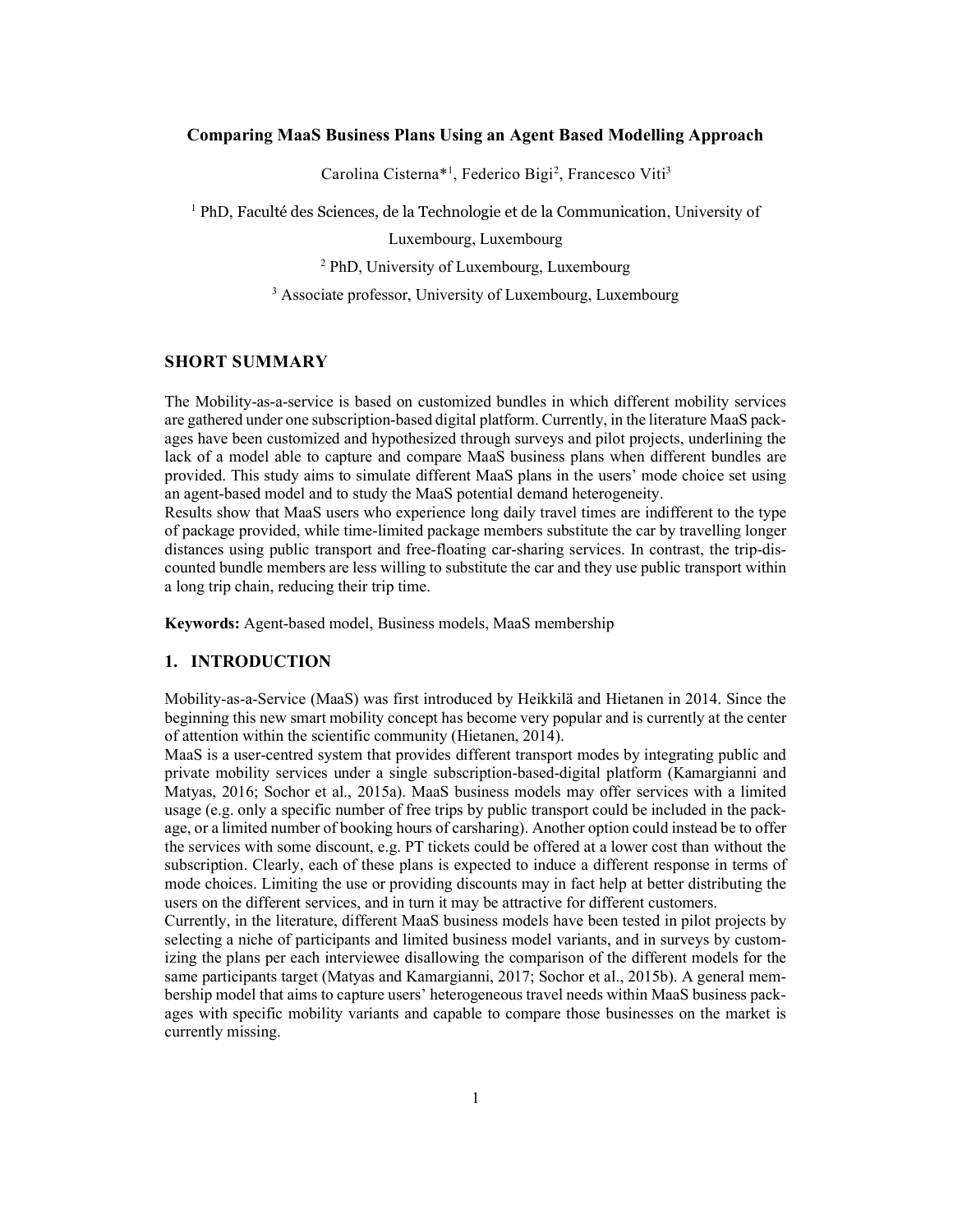For this reason, this study aims to endogenize MaaS business models choice within users' choice set, applying a microscopic approach by employing an agent-based model which allows to simulate user's daily travel needs and activities. By employing a tool capable of embedding different MaaS business models with users' choice we are able to estimate the potential demand in terms of number of customers and analyze their mobility habits to understand MaaS subscription appeal. To consider the trade-off of paying a daily or monthly subscription fee and the costs of owned resources such as private car, in this paper we take into account the total cost of ownership (TCO) to reflect the true cost of vehicle ownership and expenditure considering them sensible in MaaS membership choice (Vij et al., 2018).

### 2. METHODOLOGY

This study employs an agent-based modelling approach, which provides a microscopic representation of individuals' mobility choices resulting in emergent spatial and temporal distribution of the demand (ETH Zürich et al., 2016). We adopted the agent-based MATSim software which simulates agents' behavior by running a configurable number of iterations, schematically represented by the conceptual framework in Figure 1. In our approach, a new event (5.1) is introduced. Each agent has a memory containing fixed numbers of daily plans, where each plan represents a specific activity schedule with an associated score or economic function. The agent-based model allows agents to maximize their score to achieve their plans through the iteration process which is repeated until the agents' average score stabilizes and the system equilibrium is reached (ETH Zürich et al., 2016).



Figure 1 – MATSim conceptual framework

The conceptual framework can be summarized through the following iteration steps:

- A plan is selected from the user's memory plans as initial demand; (1-2 Events)
- Mobsim executes the selected plan in a synthetic reality where agents travel on the network and using the selected modes (3-4 Events)
- The actual performance of the plan is used to compute the experienced plan and its specific score,  $S_{plan, experienced}$  following Eq. 1 (5 Event ), which is given by the sum of all daily activities performed or utilities  $S_{act,q}$  and travel (dis)utilities  $S_{trav,(mode)q}$ , where q indicates both the generic daily activity and the trips:

$$
S_{plan, experienced(t)} = \sum_{q=0}^{N-1} S_{act,q} + \sum_{q=0}^{N-1} S_{trav,(mode)q}
$$
 (1)

where the travel (dis)utilities are calculated for each mode. In particular, Equation 2 represents the daily score of travelling by carsharing (Ciari et al., 2014):

$$
S_{trav,q,cs} = \alpha_{cs} + \beta_{c,cs} * (c_t * t_r + c_d * d) + \beta_{t,walk} * (t_a + t_e) + \beta_{t,cs} * t
$$
 (2)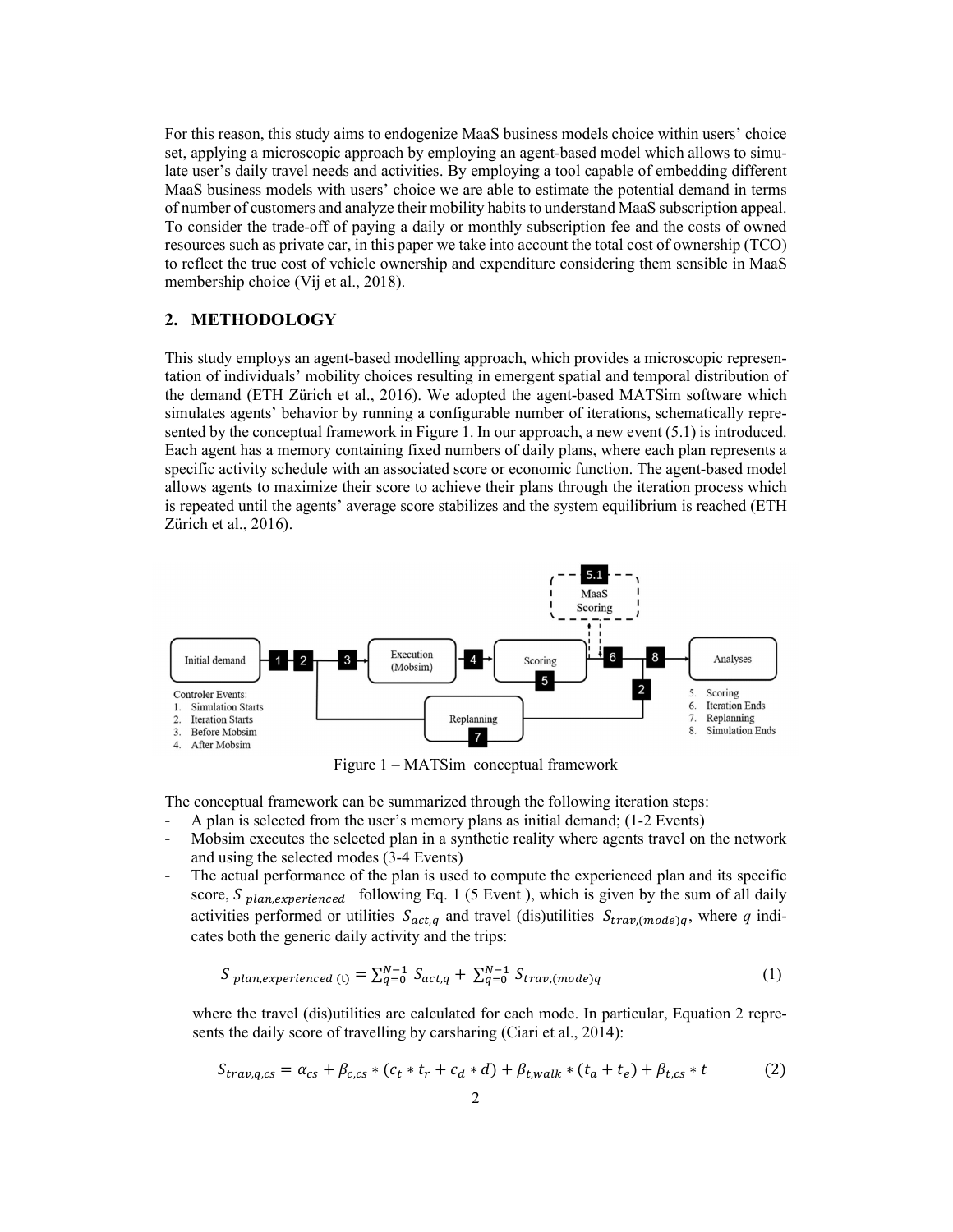where:

- $\bullet$   $\alpha_{cs}$  is the carsharing-specific constant;
- $\beta_{c,cs} * (c_t * t_r + c_d * d)$  is the portion of the score (disutility) regarding reservation time and travel distance;
- $\beta_{t, walk} * (t_a + t_e)$  is the portion of the score (disutility) regarding access and egress time, by assuming that access/exits are made by walk;
- $\beta_{t,cs} * t$  is the portion of the score (disutility) regarding travel time experienced via carsharing.

Equation 3 is the generic score specification for all other available modes:

$$
S_{trav,q,mode} = \alpha_{mode} + \beta_{t,mode} * t \tag{3}
$$

where:

- $\alpha_{mode}$  is the mode-specific constant;
- $\beta_{t, mode} * t$  is the part of the score (disutility) for the time spent travelling on that mode;

The  $S_{plan\text{Mgas}}$  (Eq. 4) is calculated modifying the travel (dis)utilities part of  $S<sub>plan-experience</sub>$  by introducing the MaaS subscription (5.1 Events):

 $Score_{plan,Maas_{(t)}} =$ 

$$
S_{plan, experienced(t)} + Cost_{included} - Cost_{Maas, package} - TCO * \sum_{q=0}^{q_{car}} I_{q, car}
$$
 (4)

where

 $I_{q, car}$  is a Boolean variable indicator which considers if the leg mode is car or not as it is shown in eq (5):

The assumption that gives MaaS accessibility is that potential users subscribe according to their predetermined or experienced travel mode choices specifically if the experienced users' plan includes at least 1 of the services in the MaaS bundle. Once the accessibility to the MaaS system is given, the MaaS package cost  $(-\text{Cost}_{\text{Maas}, \text{package}})$  is added to the score and the cost included in the MaaS membership  $(Cost_{including})$  is subtracted.

$$
I_{q, car} = \begin{cases} 1, & if \ q = q_{, car} \\ 0, & otherwise \end{cases}
$$
 (5)

Moreover, if the users choose to take the car in their plan, a total cost of ownership  $(TCO)$  is embedded in their travel expenditure as an additional cost per km.

- The Replanning module instead, defines how agents changes their behavior following the defined strategies which allow re-routing and change of transport mode giving the chance to choose among all the set of mobility services in the synthetic network (7 Event).
- Finally, the best plan between  $S_{planMaaS}$  and  $S_{planex perience}$  is stored in the user's memory.

In this study, we consider two types of business plan variants:

1. Time\_limit access: This business model considers adding a time limit access to the mobility services included in the MaaS plan. This subscription type has been chosen from the literature following the packages provided in the stated preference surveys (Matyas and Kamargianni, 2017) following the eq (7):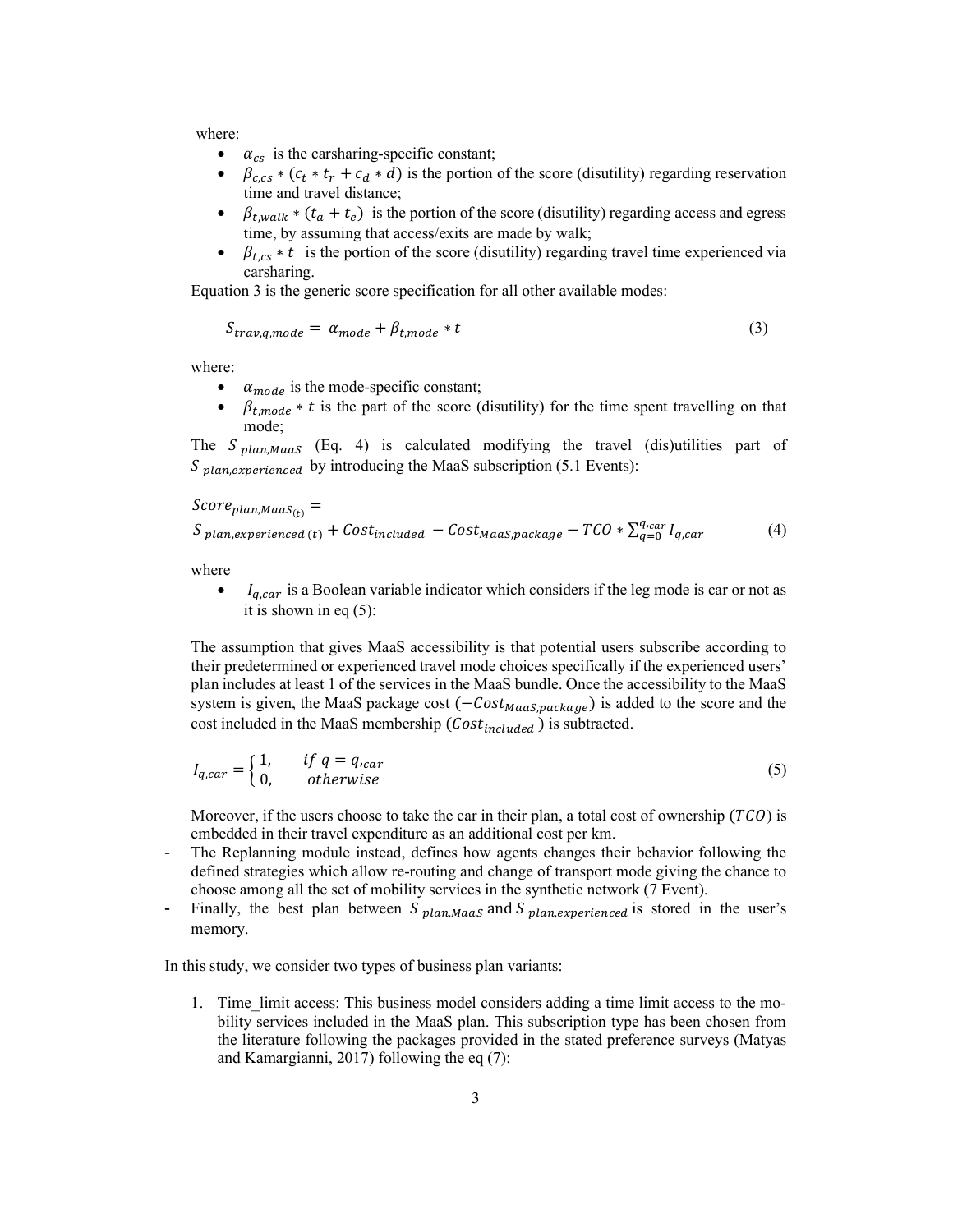$$
Cost_{included} = +\psi_{pt} * \left( \sum_{q=0}^{q_{\text{opt}}} I_{q,\text{pt}} \right) * a_{pt} + \left( \left( \beta_{c,cs} * \left( c_t * \omega_{cs} \right) \right) * n_b \right) \tag{7}
$$

where  $\psi_{pt}$  and  $\omega_{cs}$  are the new variables which represent the trips and the travel time of public transport and carsharing services included in the MaaS bundle.

2. Discount: This MaaS business model has been simulated, based on the MaaS trial developed by Hensher et al. who implemented different bundles including specific discounts per trip per mode included in MaaS package (Hensher and Mulley, 2019). The cost function has been computed following the eq (8):

$$
Cost_{included} = +\delta_{pt} * \left( \sum_{q=0}^{q_{\text{opt}}} I_{q,\text{pt}} \right) * a_{pt} + \left( \left( \beta_{c,cs} * (c_t * t_r + c_d * d) \right) * n_b \right) * \delta_{cs}(8)
$$

where  $\delta_{pt}$ ,  $\delta_{cs}$  are the new variables which represent the discounts included in MaaS plan for public transport and carsharing service.

In all the business models  $I_{q,pt}$  is an indicator variable which considers if the leg is made using public transport or not, as it is shown in eq (9):

$$
I_{q,pt} = \begin{cases} 1, & if \ q = q_{\text{ppt}} \\ 0, & otherwise \end{cases}
$$
 (9)

In order to understand the MaaS market appeal, a Pay-as-you-go (PAYG) scenario has been also computed in which users pay for each service as much as they travel, hence experiencing separable trip-based costs. To simulate this model, we start from a set of parameters previously estimated following the score specification reported in Equations 1,2,3 and MATSim general framework in Fig 1 without implementing the new Event 5.1 to simulate agents in the agent-based environment without MaaS system option (Giorgione et al., 2019).

#### 3. CASE STUDY

This paper uses a synthetic population of 25560 agents with heterogeneous characteristics representing the population of Berlin, Germany. In the synthetic network, 62 two-way stations are simulated each offering two cars, while a free-floating area is simulated within a specific usage section with 160 available cars. The fixed price of all the MaaS packages is settled following Caiati's study with a price of 7.5 euro per day (Caiati et al., 2019). The TCO price is set to 0.30  $\epsilon$ /km according to Eisenmann and Kuhnimhof (Eisenmann and Kuhnimhof, 2018). We first simulate the TIME\_LIMIT\_STANDARD scenario embedding the average travel time of both carsharing and public transport service of the PAYG scenario as a benchmark to start the simulation of scenarios. From this benchmark as Table 1 shows, several scenarios are simulated in order to reach an equality in term of potential demand. Additionally, to reach the users' equilibrium a total number of 700 iterations have been performed in all the scenarios, in turn obtained using a coevolutionary algorithm.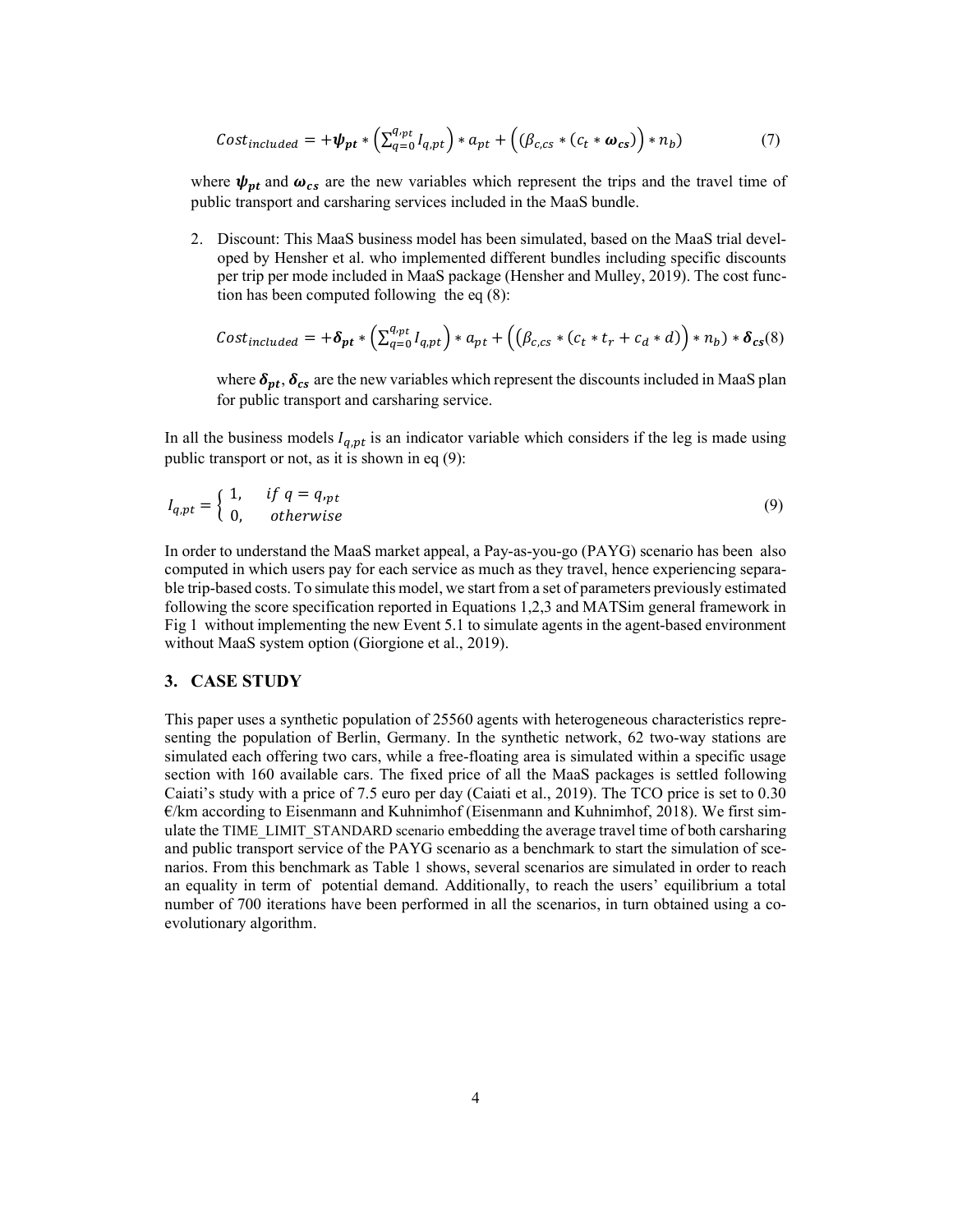| <b>SCENARIO NAME</b>  | <b>PT</b> | <b>TWO-WAY</b> | <b>FREE-FLOATING</b> |  |  |  |  |  |  |
|-----------------------|-----------|----------------|----------------------|--|--|--|--|--|--|
| DISCOUNT (%)          |           |                |                      |  |  |  |  |  |  |
| <b>DISCOUNT 1</b>     | 50        | 50             | 50                   |  |  |  |  |  |  |
| <b>DISCOUNT 2</b>     | 30        | 50             | 50                   |  |  |  |  |  |  |
| <b>DISCOUNT 3</b>     | 90        | 30             | 30                   |  |  |  |  |  |  |
|                       |           | TIME (min)     |                      |  |  |  |  |  |  |
| TIME LIMIT STANDARD   | 100       | 42             | 32                   |  |  |  |  |  |  |
| TIME LIMIT STANDARD 1 | 30        | 30             | 30                   |  |  |  |  |  |  |
| TIME LIMIT STANDARD 2 | 120       | 42             | 32                   |  |  |  |  |  |  |
| TIME LIMIT STANDARD 3 | 150       | 42             | 32                   |  |  |  |  |  |  |
| TIME_LIMIT_STANDARD_4 | 150       | 42             | 40                   |  |  |  |  |  |  |
| TIME LIMIT STANDARD 5 | 150       | 50             | 32                   |  |  |  |  |  |  |
| TIME LIMIT STANDARD 6 | 150       | 42             | 60                   |  |  |  |  |  |  |

Table 1: MaaS scenarios

### 4. RESULTS AND DISCUSSION

After simulating different MaaS business scenarios we identify the two different business models resulting in attracting a very similar potential demand as it is shown in Table 2. It should be noted that a large part of the members is represented by different agents in the two scenarios. The number of the users which choose both offers are displayed (Indifferent) is only 2.1%, whereas the exclusive members of DISCOUNT\_3 scenario represent the 10.4% of the whole population which decreases up to 9.8% for the TIME\_LIMIT\_STANDARD\_6 . From now on, this paper focuses on the DISCOUNT 3 as discount scenario and TIME\_LIMIT\_STANDARD\_6 as time scenario.

Table 2: comparable scenario

| Name                  | Indifferent |         | % Members | $\frac{0}{0}$ |
|-----------------------|-------------|---------|-----------|---------------|
| DISCOUNT 3            | 548.        | $2.1\%$ | - 2649    | $10.4\%$      |
| TIME LIMIT STANDARD 6 | 548         | $2.1\%$ | -2504     | $9.8\%$       |

Table 3 and 4 display the mode choice and the average travel time per modes in the PAYG scenario and for both MaaS scenarios across the exclusive and indifferent members; public transport and car are employed more by indifferent users than the exclusive, while travel time by car is similar between the exclusive users but higher for the indifferent users.

In contrast, a broader difference among users in terms of average travel time by public transport is shown; indifferent users travel almost the double than exclusive members in the time limited package, while exclusive users travel on average 40 minutes less than the indifferent in the PAYG scenario.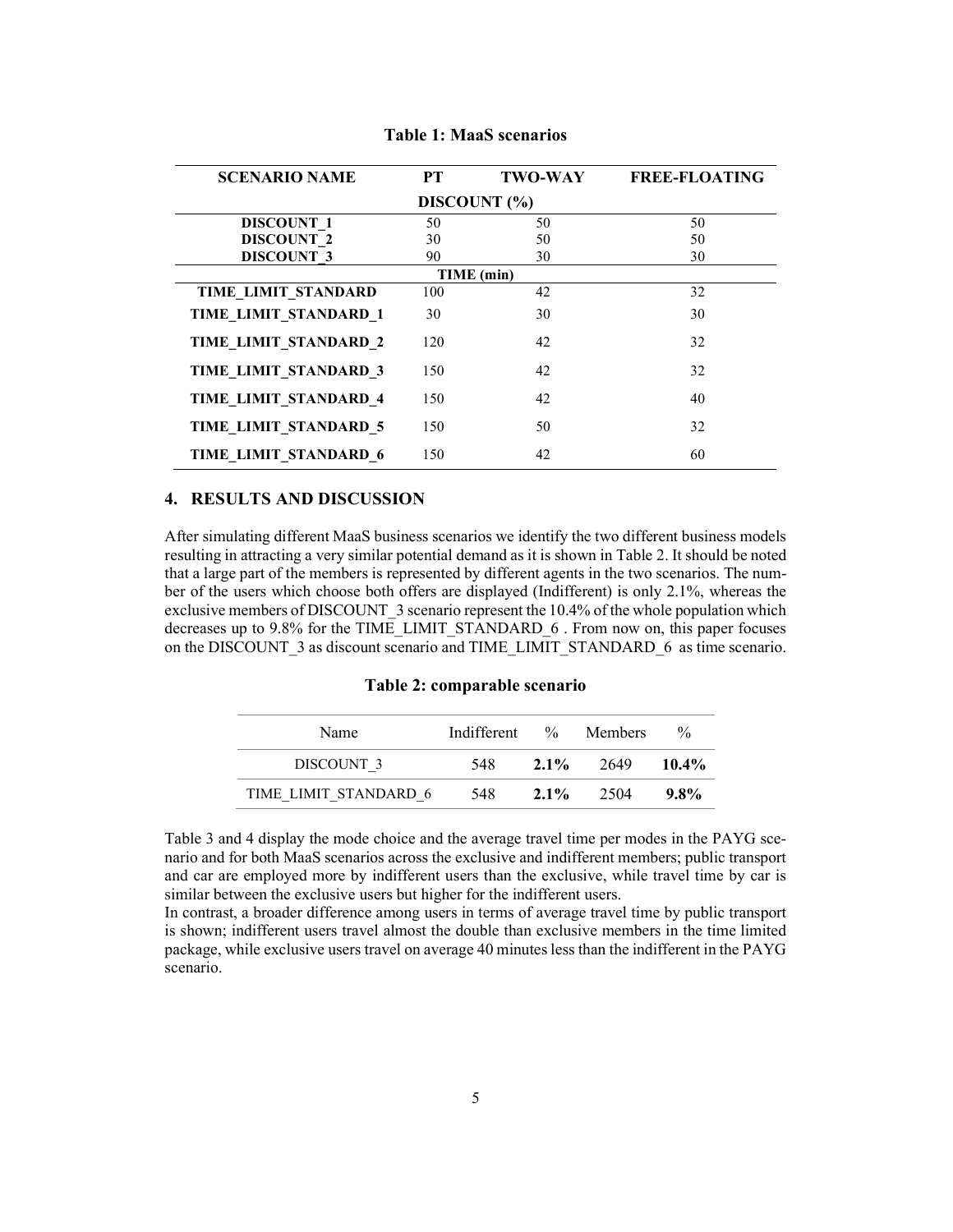| MODE CHOICE (%) PT WALK BIKE TW FF CAR |                |  |    |
|----------------------------------------|----------------|--|----|
| <b>INDIFFERENT</b>                     | 21 8 17 1 6 66 |  |    |
| NEW USER TIME 15 11 15 1 4 53          |                |  |    |
| NEW USER DISCOUNT 16 8 14 1 2          |                |  | 59 |

Table 3: Mode choice (PAYG)

## Table 4: Average travel time (PAYG)

| AVERAGE TRAVEL TIME (min) PT WALK BIKE TW FF CAR |                     |  |  |
|--------------------------------------------------|---------------------|--|--|
| <b>INDIFFERENT</b>                               | 160 74 107 54 78 54 |  |  |
| NEW USER TIME                                    | 91 83 78 24 35 40   |  |  |
| NEW USER DISCOUNT                                | 120 91 90 38 50 44  |  |  |
|                                                  |                     |  |  |

The mode choice matrices for the exclusive members per each transport mode are examined in the Table 5 and 6. In the time scenario, there is a general shift to public transport which substitutes more than 81% of the car trips, 84% of the bike trips and 68% of the walk trips, while the 88% of the public transport trips are employed by the same service.

The percentage of free-floating trips also increase up to 12 % of the total trips by substituting 10% of the car trips, 21% of the walk trips, while 58% retain the same service.

| PAYG/TIME CAR PT FF TW BIKE WALK TOTTRIPS |               |                     |                     |                               |        |       |
|-------------------------------------------|---------------|---------------------|---------------------|-------------------------------|--------|-------|
| <b>CAR</b>                                |               |                     |                     | 6\% 81\% 10\% 1\% 1\% 1\% 1\% |        | 65%   |
| <b>PT</b>                                 | $0\%$         | $88\%$ 9% 0%        |                     | $0\%$                         | $2\%$  | 13%   |
| FF                                        | $0\%$         | $30\%$ 58% $0\%$    |                     | $0\%$                         | $11\%$ | $1\%$ |
| <b>TW</b>                                 | $0\%$         |                     | $0\%$ $0\%$ $100\%$ | $0\%$                         | $0\%$  |       |
| <b>BIKE</b>                               |               |                     |                     | $0\%$ 84% 12% 1% 0% 3%        |        | 14%   |
| <b>WALK</b>                               |               | $0\%$ 68% 21% $0\%$ |                     | $0\%$                         | $11\%$ | $7\%$ |
| <b>TOT TRIPS</b>                          | $4\%$ 81% 12% |                     | $1\%$               |                               | $2\%$  |       |

## Table 5: MATRIX MODE CHOICE\_TIME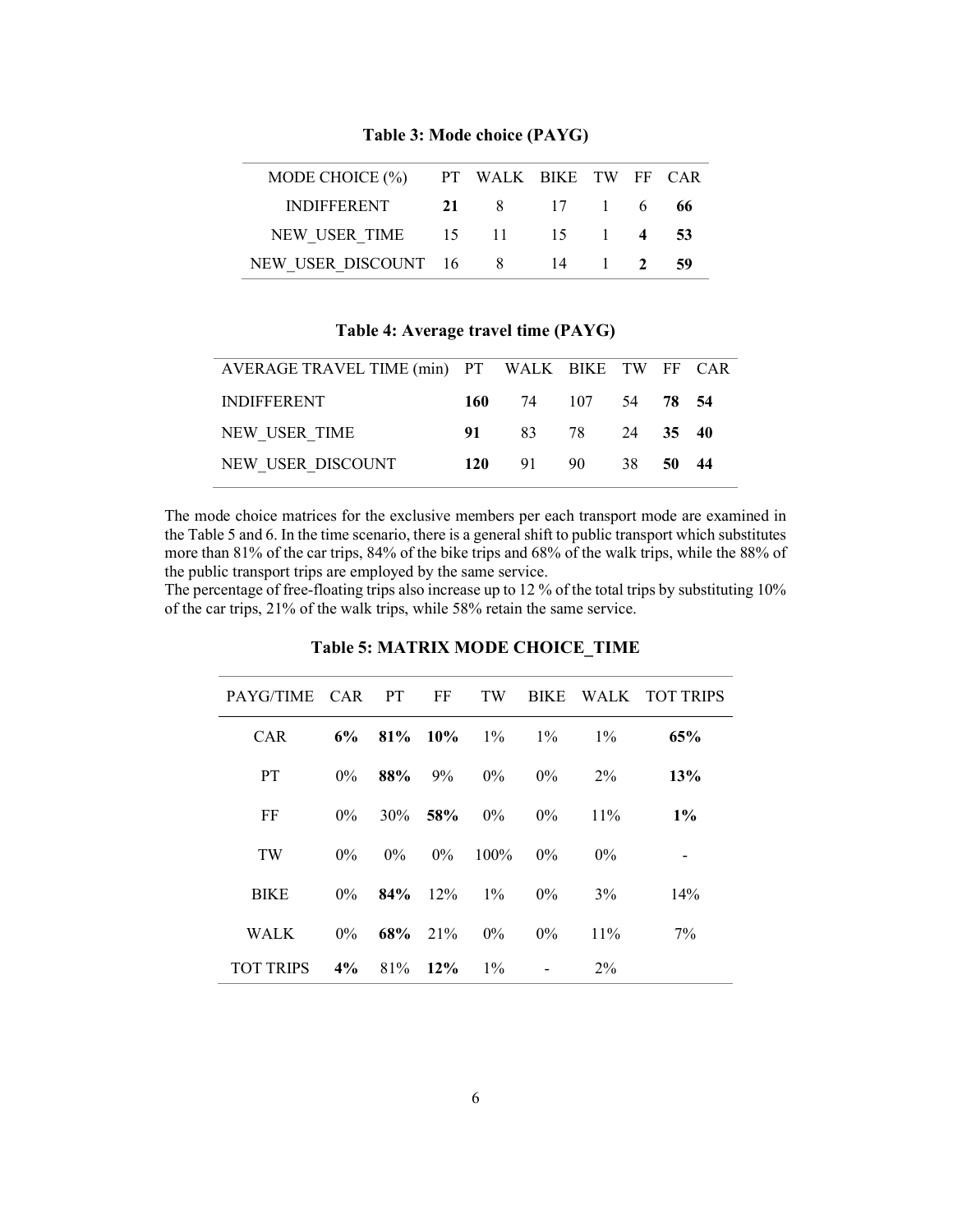| PAYG/DISCOUNT CAR |       | <b>PT</b> | FF    | TW    | <b>BIKE</b> |       | WALK TOT TRIPS |
|-------------------|-------|-----------|-------|-------|-------------|-------|----------------|
| <b>CAR</b>        | 12%   | 83%       | $4\%$ | $0\%$ | $1\%$       | $0\%$ | 69%            |
| <b>PT</b>         | $0\%$ | 96%       | 3%    | $1\%$ | $0\%$       | $0\%$ | 13%            |
| FF                | $0\%$ | 70%       | 30%   | $0\%$ | $0\%$       | $0\%$ | $1\%$          |
| TW                | $0\%$ | $0\%$     | $0\%$ | $0\%$ | $0\%$       | $0\%$ |                |
| <b>BIKE</b>       | $0\%$ | $97\%$    | 3%    | $0\%$ | $0\%$       | $0\%$ | 12%            |
| <b>WALK</b>       | $1\%$ | 97%       | $1\%$ | $0\%$ | $0\%$       | $1\%$ | $4\%$          |
| <b>TOT TRIPS</b>  | 8%    | 87%       | $4\%$ |       |             |       |                |

Table 6: MATRIX MODE CHOICE\_DISCOUNT

In contrast with the time limited scenario, 12% of the trips are still employed by car in the discount scenario as displayed in Table 6 while only 4% are substituted by free-floating mode covering 4% of the total trips. Whereas public transport is the main substitute of all the modes in discount scenario covering 87% of the total trips.

Furthermore, the differential in term of average travel time between MaaS and PAYG scenarios across exclusive members have been analyzed, showing that in the time limited scenario members travel longer by public transport and less by car mode than in PAYG scenario instead, travel time using free-floating remains unchanged. In contrast, discount scenario members reduce the average travel time of all the services employed in the MaaS scenario.

Additionally, the modal shift has been analyzed in which 72% of the agents are new public transport users in time scenario followed by 22% of free-floating, whereas the percentage rises up to 81% for public transport and decrease to 7% for free-floating in discount scenario.

Instead, car mode is still employed by 19% of the users in discount scenario, while the percentage decreases up to 8% in time scenario, opposite trend is found for free-floating mode which is 1% in discount and 4% in time scenario.

Globally, in both scenarios the percentage of active modes (walking and cycling) have decreased and are substituted by MaaS services while two-way service is almost not employed by members.

# 5. CONCLUSIONS

This study analyzed the choice of different MaaS business models in the users' daily mode choice set through an agent-based model to develop a tool able to capture MaaS market penetration.

Three different types of members have been analyzed; users being indifferent, i.e. which are willing to become members indistinctly of the offered MaaS business models, are characterized by long daily travel times and they employ mainly car and public transport, whereas the members of MaaS time scenario substitute the car by traveling longer by employing public transport to exhaustively use the time slot included in their membership booking also free-floating.

Instead, the members of MaaS discount scenario have a different behavior, in which they mainly substitute all the modes by public transport, employing it to achieve more trips but within shorter travel times with respect to the scenario without discounts. In contrast, discount members use the car as main mode, which is not substituted by free-floating service making this mode a no-appealing service in the MaaS discount bundle.